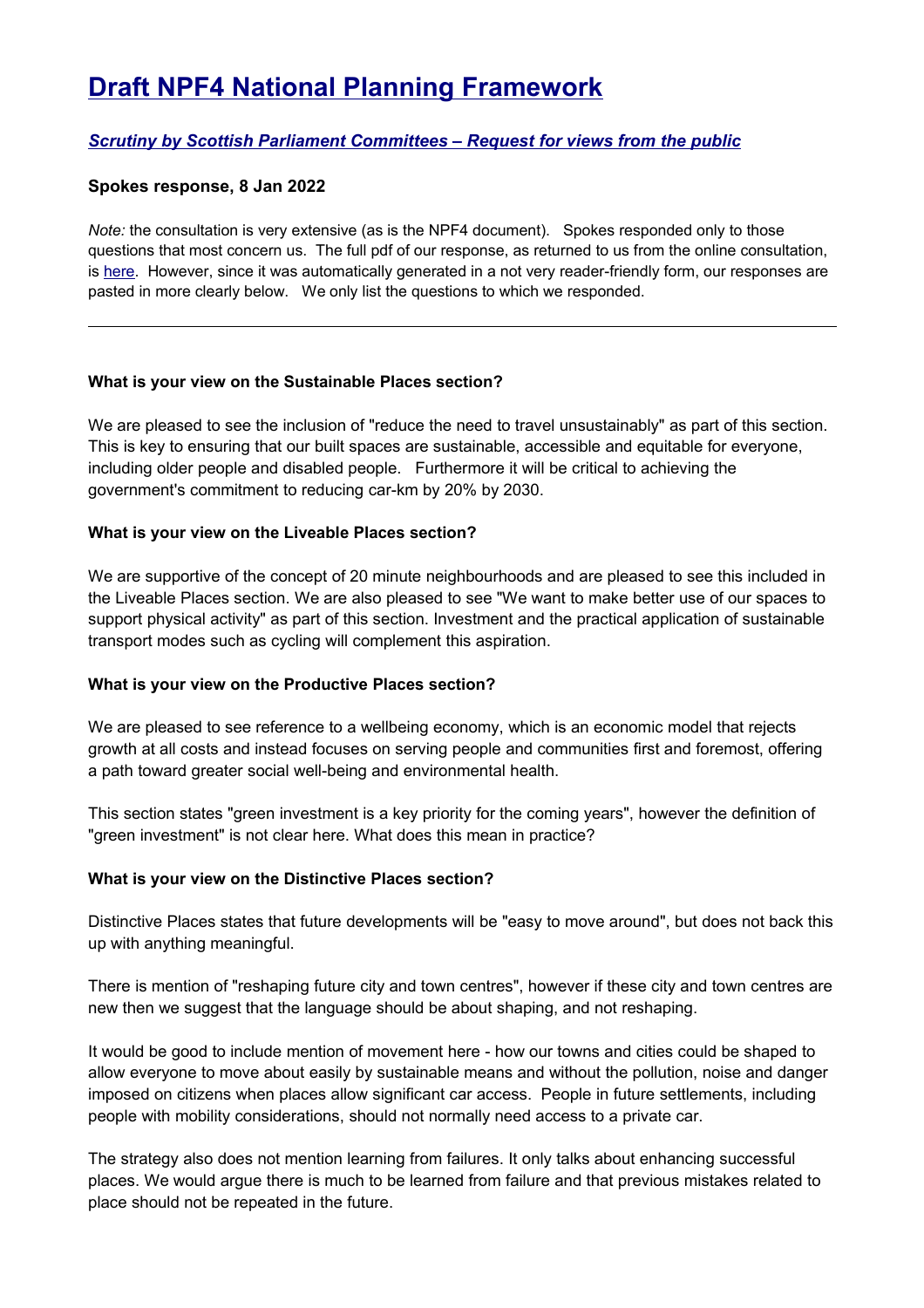### **What is your view on the 'Action areas for Scotland 2045' section?**

It is positive to see focus on 20 minute neighbourhoods and investment in active travel networks throughout the Action section. However, we feel there is still emphasis given to roads investment that would be to the benefit of private vehicles and to the detriment of sustainable and active travel.

This feels unsustainable and at odds with much of the Scottish Government's current rhetoric and policy-making around the aimed reduction of car trips, including the commitment to reduce car kms by 20% by 2030. It is well known that investment in roads generates additional trips, a phenomenon known as induced demand. Action areas in general should be focusing on sustainable transport as the number one priority, helping to reduce trips by vehicle as much as possible. Emphasis should be given to active travel networks, mobility hubs and public transport infrastructure over that of road network upgrades.

It is also worth noting that key named transport projects are mentioned throughout all action areas with respect to transport - specifically trains, as well as road upgrades. There are no named projects or routes mentioned with respect to the National Walking and Cycling Network other than one route from Moffat to Eyemouth. Why is this? We feel it is important to include named proposed upgrades and improvements for this network alongside other proposed transport projects - they are just as important.

### **Do you have any other comments on the Action areas for Scotland 2045 outlined in NPF4?**

Overall, the Action areas broadly support Spokes' objectives to enable more people to safely cycle for everyday trips. We recognise that this is a strategic document and therefore doesn't get into fine details around sustainable transport in the wider context of planning in specific areas. As already mentioned, it is good to see focus on modal shift away from the car, 20 minute neighbourhoods and active travel networks. We would be keen to see more inclusion of mobility hubs, on-demand transport and last-mile logistics as part of the planning solutions to enable more sustainable transport choices for individuals and businesses in both urban and rural areas.

An important point is that there is mention of "travelling unsustainably" sprinkled throughout, but it is not made clear what this encompasses. What is the definition of this in practice? Would the same number of short car trips currently taken by ICE vehicles and swapped out to EVs be considered travelling sustainably? It's obvious that car trips swapped from ICE to EV are still unsustainable in many different ways (congestion, lack of physical activity, road safety etc). Our view is that sustainable transport is accessible, environmentally sound and equitable, so would mean walking, wheeling, cycling and public transport.

# **Please provide your views on each of the National Developments in the text boxes provided below**

### **National Walking, Cycling and Wheeling Network**

There is reference to everyday trips here for which the National Walking, Cycling and Wheeling Network is vital and we are very pleased to see, but it is also important for recreational activities. The network is key for the associated economic benefits in local communities that come from recreational activities and should also be included as part of the network's strategic importance in the "need" section.

This section also doesn't include any named parts of the network that are being proposed for improvement or creation. It would be beneficial to include named routes here so they are enshrined in policy.

The National Walking, Cycling and Wheeling Network should also help to support 20 minute neighbourhoods, yet this has been omitted from the section. This should be mentioned as part of the network's outcomes/benefits.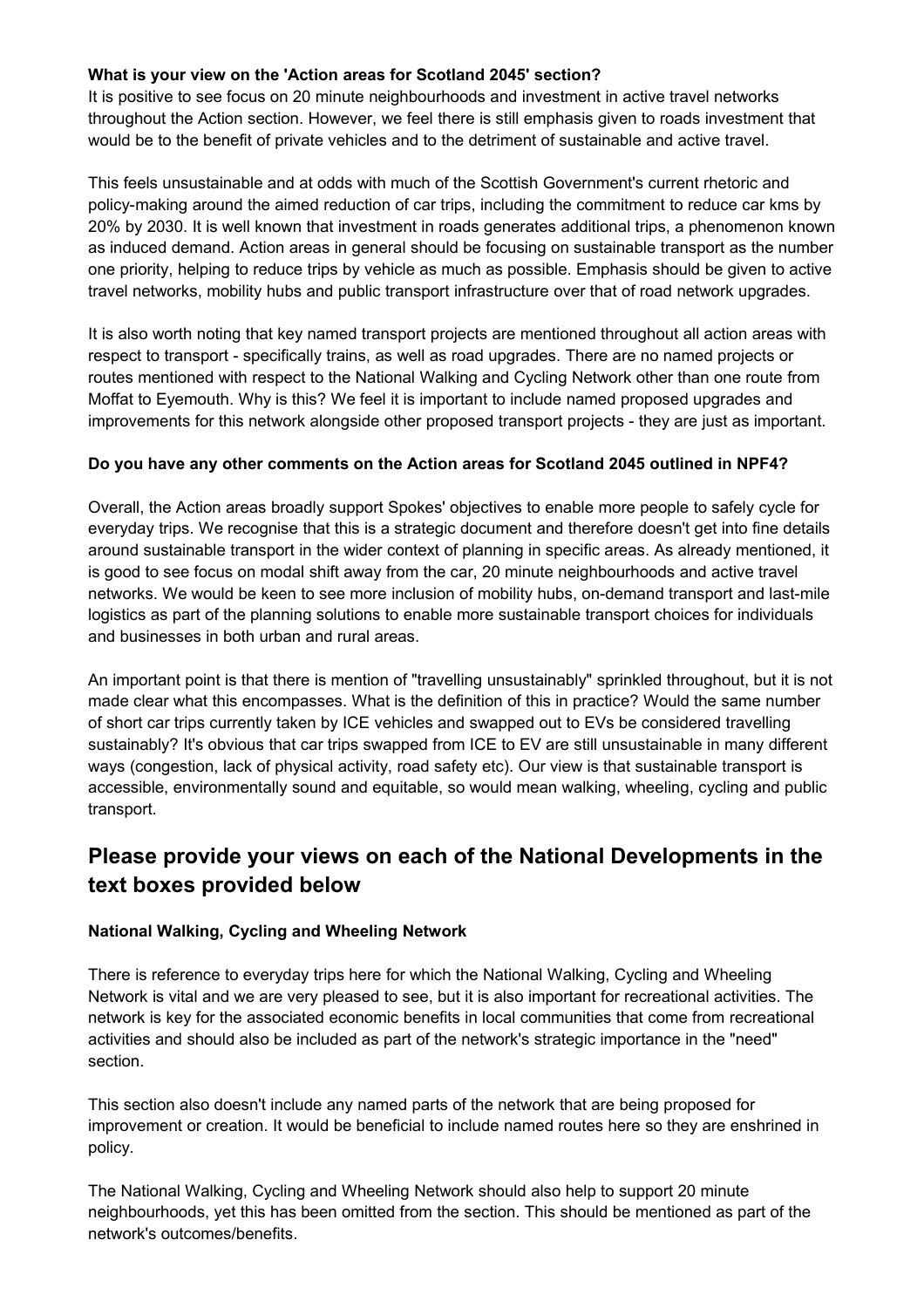# **Urban Mass/Rapid Transit Networks (Aberdeen, Edinburgh, Glasgow)**

Spokes supports public transport and specifically expansion of Edinburgh's tram system. However, despite warnings from ourselves and others, the first Edinburgh tramline was installed with virtually zero consideration for cyclists (or pedestrians). It was also under a design and build contract where amendments could only be made at exorbitant cost.

The basic tramline layout is therefore particularly cycle-hostile and as a result literally hundreds of people have attended A&E following bicycle/tramline crashes (research by Prof Chris Oliver) some with life-changing injuries, many suffering days or weeks of pain off work, and of course there has been a tramline-related death. We have been convinced from the outset, as we unsuccessfully tried to impress on the promoters in the early planning days, that a different tramline layout, along the same route, would have brought far fewer injuries - and indeed Edinburgh Council is now installing a series of measures which attempt to ameliorate the position at some of the worst locations, although sadly the basic layout can not be changed.

Therefore the wording of this national development must be very explicit that mass transit expansion must be designed holistically with associated active travel provision, to ensure safety as well as boosting active travel. Specific reference must also be made to ensuring segregated cycle provision alongside tramlines and provision of safe crossing points of the tramlines - and indeed for pedestrians. Although by far the greatest number of tramline injuries have been to cyclists, Prof Oliver's research shows that the poor layout and design of the initial tramlines has also resulted in a significant number of pedestrian injuries.

# **Please provide your views on each of the National Planning Policies in the text boxes provided below.**

### **Policy 2: Climate emergency**

Part c) of this policy provides significant wiggle room for unsustainable developments. What are the criteria for "proposed development... in the long-term public interest"? This statement is nebulous at best, and without clear parameters as to what "long-term public interest" is, it could be used to push through development that actively works against net zero ambitions. As we are in a declared climate emergency, unsustainable developments that add net carbon emissions should not be progressed.

Also on part c), re the following statement "Where significant emissions are likely (even as minimised) in relation to national decarbonisation pathways but the planning authority is minded to grant consent, emissions off-setting measures may be considered including nature-based solutions". While we argue that any unsustainable developments should be refused, off-setting measures should be a requirement rather than merely a consideration.

### **Policy 6: Design, quality and place**

It would be pertinent to include transport policies which dovetail into planning, such as the newly revamped Cycling By Design, in this section.

RE Designed for lifelong health and wellbeing - we would like to see inclusion of neighbourhoods being easily permeable for cycles, as well as being walkable.

RE Well connected and easy to move around - there is no mention of cycling here, which is an oversight. The phrase "designing places for everyone for walking and wheeling" excludes cycles as a sustainable transport option and the sentence should be amended to include cycling.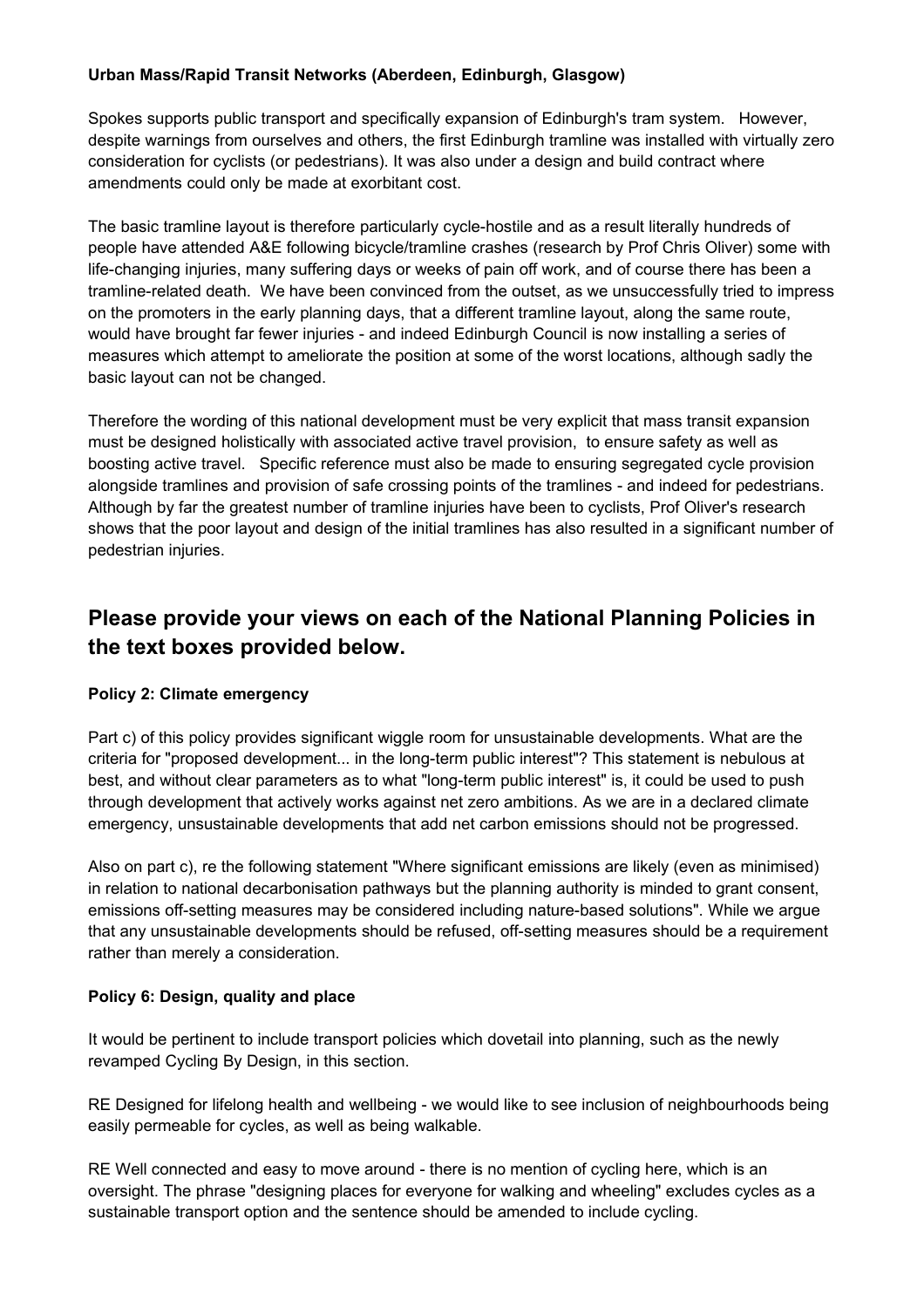### **Policy 10: Sustainable transport**

In general this section contains too many ambiguities and let-outs which will enable unsustainable development to proceed. We list below some of the most obvious examples.

Part f) has no reference to carbon emissions from the building of trunk road junctions. Carbon emissions from the build and, even more significantly, the resulting likely rise in private car trips should be included as considerations for refusal.

Part g) states "Development proposals should put people and place before unsustainable travel where appropriate". If the government is serious about its climate ambitions, and its 20% car-km reduction commitment, this should always be the case, not just when considered appropriate. There is opportunity for unsustainable developments that are car-dominated to progress based on this statement in its current form.

Part g) states "Effective design can reduce the number and speed of vehicles and provide safe crossings on local roads". In our view, effective design MUST reduce the number and speed of vehicles - this should not be an option.

Part h) of this policy is unclear in its current form, as it can be interpreted in several different ways. For example, it could be interpreted that if a development would increase reliance on the private car, then it can be approved as long as there are cycle routes, walking infrastructure and access to public transport. This policy statement should be amended so that it is very clear that any developments that increase reliance on the private car should be refused, regardless of associated sustainable transport infrastructure.

We have known for a very long time that by making driving convenient and accessible to people, it is the mode of transport that most will choose, regardless of quality and access to public transport or walking/cycling infrastructure. The Scottish Government has committed to reduce vehicle trips by 20% by 2030 - they will absolutely not be met if private vehicles continue to be the easiest and most convenient transport choice, even when sustainable alternatives exist.

Scottish planning policy should be absolutely clear that any developments that increase reliance on the private car should be refused outright.

# **Do you have anything else to add in relation to the draft of the National Planning Framework (NPF4)?**

Spokes broadly welcomes the themes contained within NPF4. It is clear that the policies contained within aim to tackle the climate emergency and ensure that development across Scotland is more sustainable.

Our specific interest in NPF4 lies within transport and accessibility for cycling. We broadly welcome the contents of the document in this respect, as the importance of active travel has been weaved into planning policy. We are pleased to see the embedding of 20 minute neighbourhood concepts across NPF4, the inclusion of the National Walking and Cycling Network as part of the national spatial strategy, as well as reference to the sustainable transport hierarchy and relevant supporting transport policy.

Planning and transport are intrinsically linked and need to support each other in both policy and implementation. We have seen far too many recent developments in the Lothians which are completely car-dependent and have little in the way of amenities and infrastructure to ensure that people can live their lives locally and get around in a more sustainable way. We have also seen many planning applications granted at local authority level which encourage private vehicle trips, such as drive-through retail and food outlets.